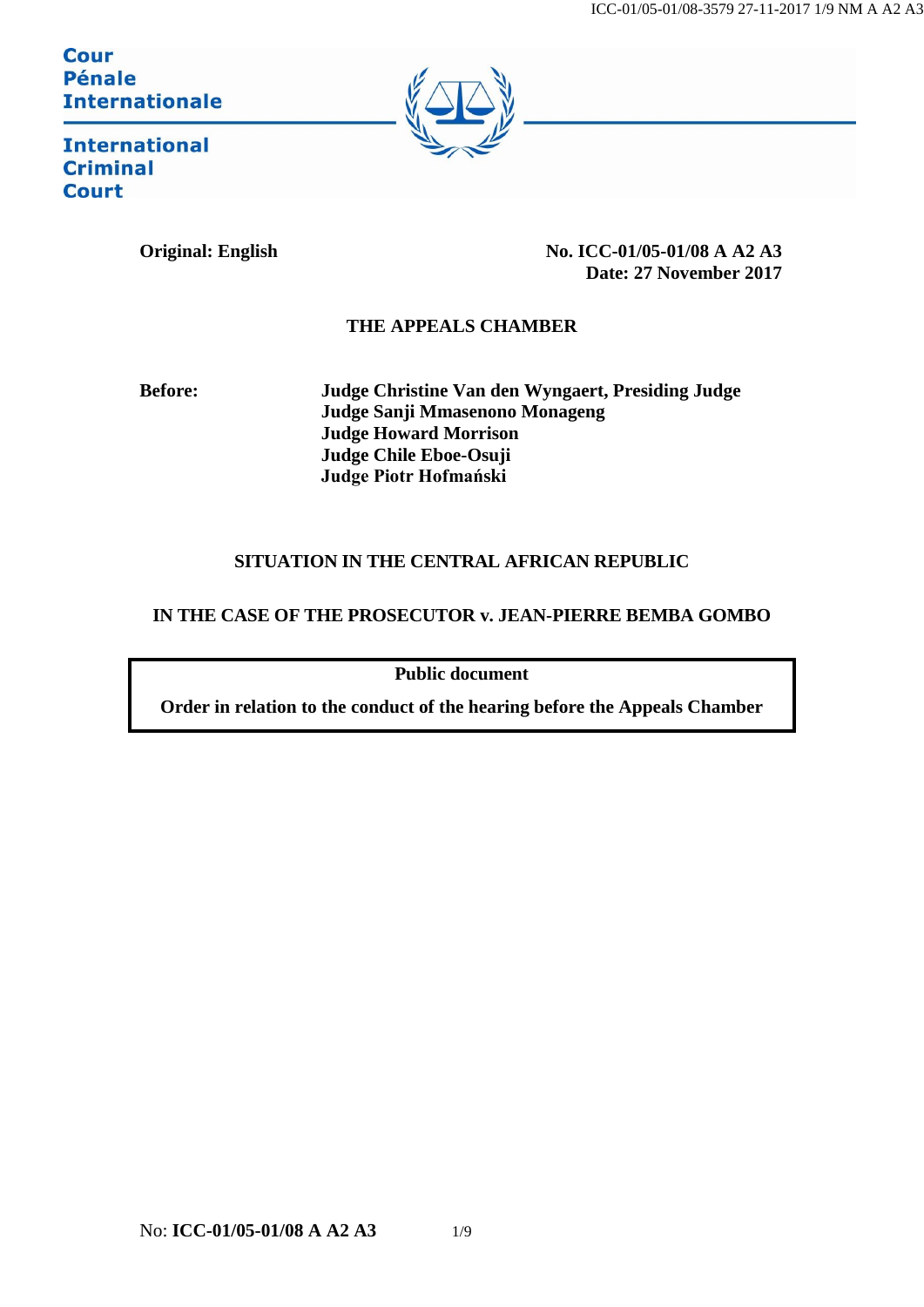**Order to be notified in accordance with regulation 31 of the Regulations of the Court to:**

**The Office of the Prosecutor** Ms Fatou Bensouda, Prosecutor Ms Helen Brady

**Counsel for the Defence** Mr Peter Haynes Ms Kate Gibson

**Legal Representatives of Victims** Ms Marie-Edith Douzima Lawson

**REGISTRY**

**Registrar** Mr Herman von Hebel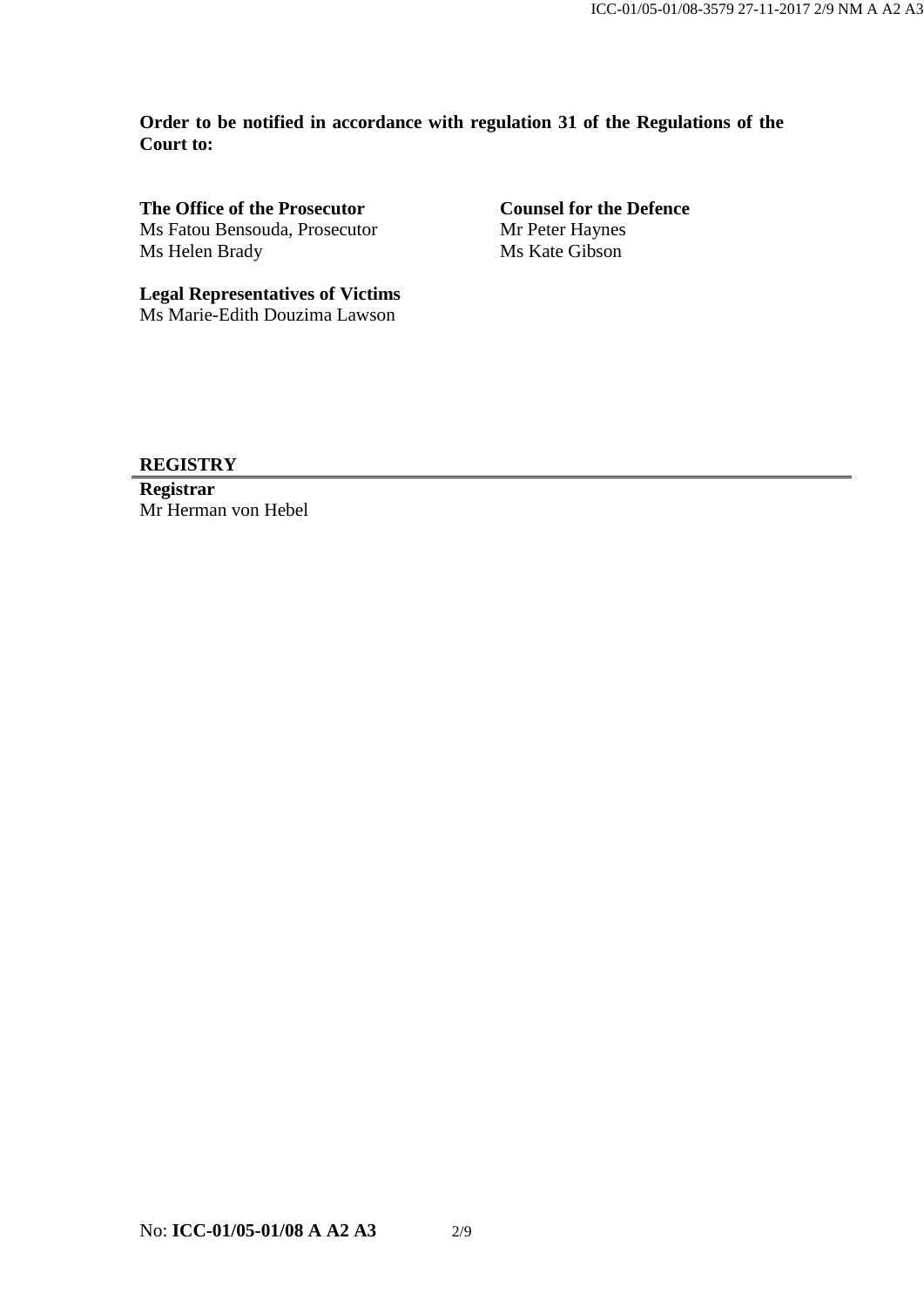The Appeals Chamber of the International Criminal Court,

In the appeal of Mr Jean-Pierre Bemba Gombo against the decision of Trial Chamber III entitled "Judgment pursuant to Article 74 of the Statute" of 21 March 2016 (ICC-01/05-01/08-3343), and

In the appeals of the Prosecutor and Mr Jean-Pierre Bemba Gombo against the decision of Trial Chamber III entitled "Decision on Sentence pursuant to Article 76 of the Statute" of 21 June 2016 (ICC-01/05-01/08-3399),

Noting the "Scheduling order for a hearing before the Appeals Chamber" of 7 November 2017 (ICC-01/05-01/08-3568), in which the Appeals Chamber informed the parties and participants that a hearing would be held from Tuesday, 9 January 2018 to Friday, 12 January 2018 and on Tuesday, 16 January 2018 in order to hear submissions and observations on the above-mentioned appeals,

*Issues* the following

## **ORDER**

- 1. The Appeals Chamber informs the parties and participants that they will be invited during the hearing to address the following issues in particular:
	- i. Group A Preliminary issues:
		- a. What level of deference should the Appeals Chamber accord to the Trial Chamber's factual findings?
		- b. Article 81 (1) (b) of the Statute reads in its relevant part:

"The convicted person, or the Prosecutor on that person's behalf, may make an appeal on any of the following grounds:

 $[...]$ 

(iv) Any other ground that affects the fairness **or** reliability of the proceedings **or** decision". [emphasis added]

Can the convicted person appeal on a ground that affects the fairness of the proceedings, but does not affect the reliability of the decision?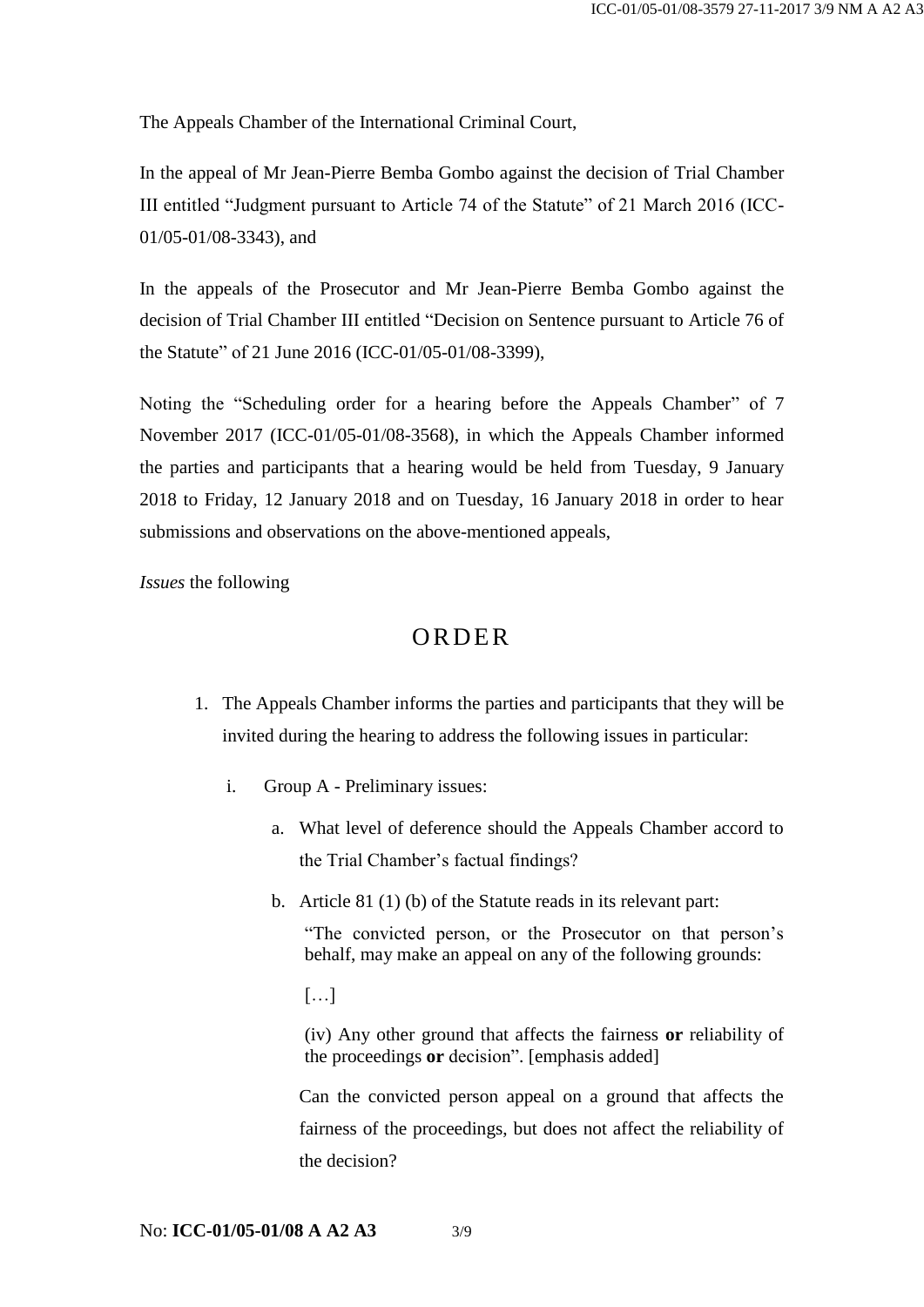- ii. Group B Issues relating to the Second Ground of the appeal of Mr Jean-Pierre Bemba Gombo ("Mr Bemba") against the decision of Trial Chamber III entitled "Judgment pursuant to Article 74 of the Statute" of 21 March 2016 ("Conviction Decision"):
	- a. What are "the facts and circumstances described in the charges", within the meaning of article 74 (2) of the Statute? In particular, which of the following examples is a "fact":

(i) the rape of P22 in PK12 on or around 6 or 7 November 2002, or

(ii) rape committed by the MLC soldiers in the Central African Republic between on or about 26 October 2002 and 15 March 2003?

- b. What is the minimum level of detail required for "[a] statement of the facts" to be included in the document containing the charges pursuant to regulation 52 (b) of the Regulations of the Court, especially regarding "the time and place of the alleged crimes"? Does the required detail depend on the form of individual criminal responsibility charged in the case? In particular, would the required detail in a case of criminal responsibility as a co-perpetrator under article 25 (3) (a) differ from the required detail in a case of command responsibility under article 28 (a) of the Statute?
- c. Must acts underlying the crimes charged be exhaustively listed in the document containing the charges?
- d. Must the Pre-Trial Chamber determine whether there is sufficient evidence to support, to the requisite standard, each underlying act (a criminal act underlying one of the crimes charged) included in the document containing the charges and enter a finding on each such act in the confirmation decision?
- e. Can the Prosecutor notify the accused person of other underlying acts in auxiliary documents provided after the confirmation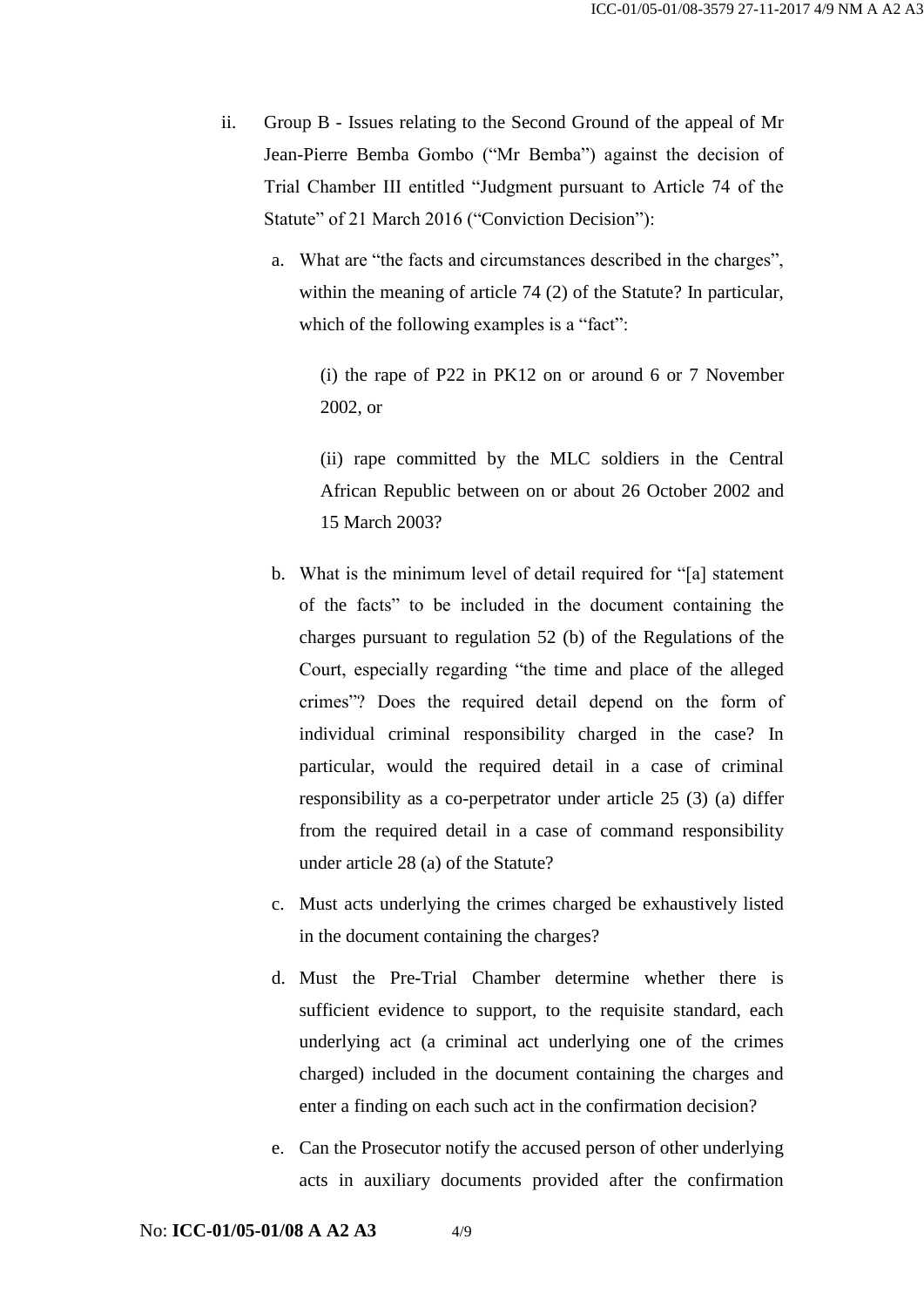decision was rendered, without seeking to add additional charges under article 61 (9) of the Statute? Can the accused person be notified of other underlying acts through the provision of statements of victims? If the Prosecutor or the legal representative of victims notifies the accused person of other underlying acts after the confirmation decision, do they exceed "the facts and circumstances described in the charges"?

- iii. Group C Issues relating to the Third Ground of Mr Bemba's appeal against the Conviction Decision:
	- a. Would a change from the "knew" standard to the "should have known" standard in article 28 (a) (i) of the Statute amount to a modification of the legal characterisation of the facts, which would need to comply with the requirements of regulation 55 of the Regulations of the Court (including that it not exceed the facts and circumstances of the charges)?
	- b. Does the Appeals Chamber have the power to change the legal characterisation of the facts itself?

(i) If it does not have such power, why is this the case?

(ii) If it does have the power to re-characterise, on what legal basis may it do so?

(iii) To what extent is it relevant that the Trial Chamber gave notice under regulation 55 (2) in the course of the trial?

- c. How must the "knew" standard be interpreted? To what extent is the definition of knowledge in article 30 (3) of the Statute relevant to article 28 (a) (i) of the Statute?
- d. How must the "should have known" standard be interpreted? Does the "should have known" standard differ materially from the "had reason to know" standard in article 7 (3) of the ICTY Statute and in its jurisprudence? How does this standard relate to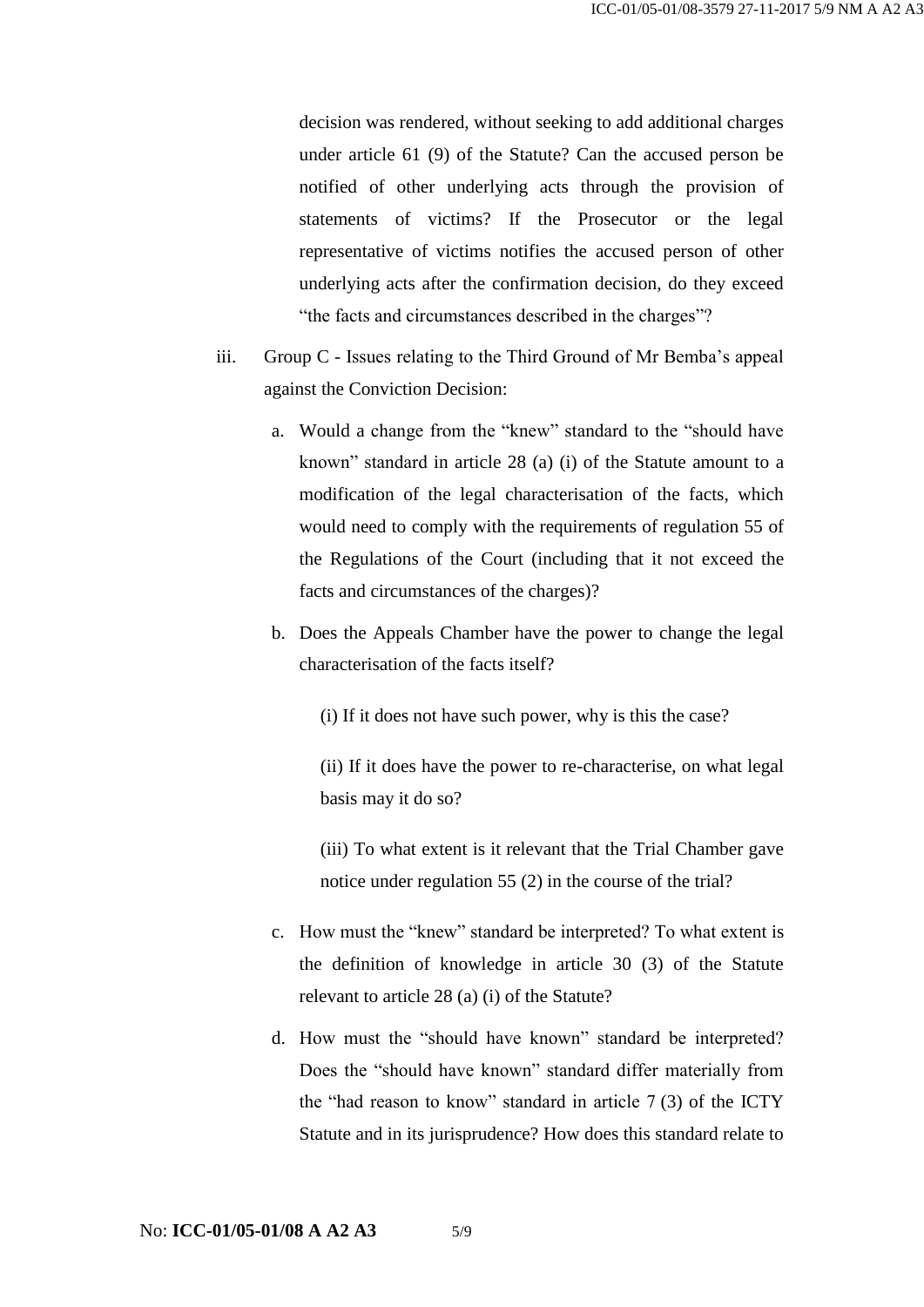the "consciously disregarded" standard in article 28 (b) (i) of the Statute?

- iv. Group D Further issues relating to the Third Ground of Mr Bemba's appeal against the Conviction Decision:
	- a. To what extent is a commander's motivation for taking necessary and reasonable measures of relevance in the assessment of their adequacy?
	- b. Must the accused be given notice of the measures which the Trial Chamber finds he could have taken as a commander? If so, how must such notice be given – must it be given specifically with respect to measures or may it be given in the course of pleadings on the commander's material ability?
	- c. Mr Bemba argues that causation is required in the context of article 28 (a) of the Statute, whilst the Prosecutor argues that causation is not required. If causation is required pursuant to article 28 (a) of the Statute, what degree of nexus is required - "but-for", "high probability", "reasonable foreseeability" or other?
	- d. Does an assessment of causation overlap with an assessment of whether a commander has taken necessary and reasonable measures or is an additional element required?
	- e. Is a commander under a legal duty to withdraw his troops in the event that he becomes aware that they are committing crimes? If so:
		- (i) What is the legal basis for this duty?
		- (ii) When does this duty arise?

(iii) Would it extend to all troops or only to those alleged to have committed crimes?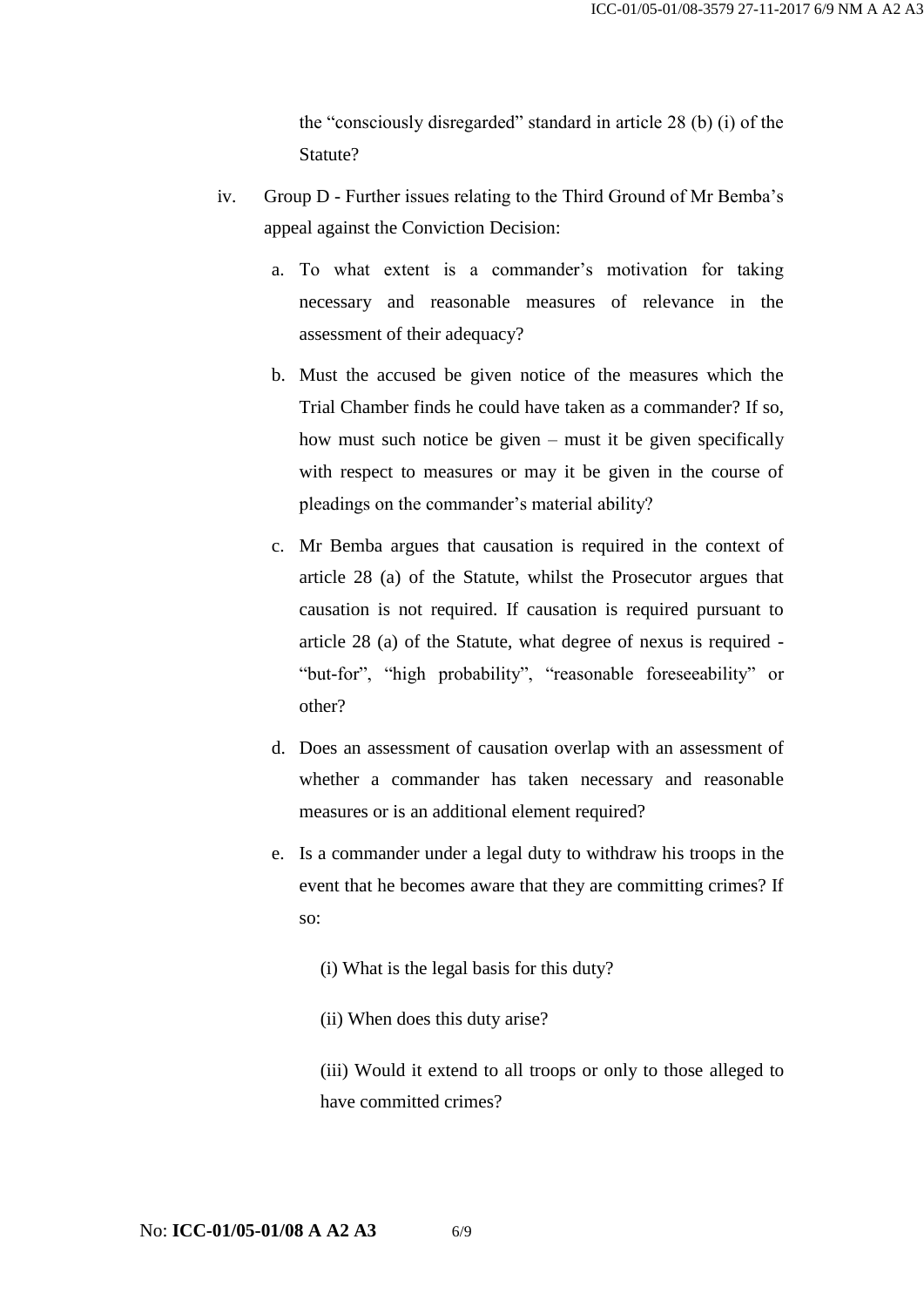(iv) Is it of any import that withdrawal, either full or partial, would, in all likelihood, lead to military defeat?

- v. Group E Issues relating to the Fourth Ground of Mr Bemba's appeal against the Conviction Decision:
	- a. The elements of crimes against humanity include the requirement that "[t]he perpetrator knew that the conduct was part of or intended the conduct to be part of a widespread or systematic attack directed against a civilian population". In cases of individual criminal responsibility under article 28 of the Statute, does this requirement apply to the direct perpetrator of the crime or to the accused person or both?
	- b. Can a Trial Chamber rely on the war crime of pillaging to establish that there was an organizational policy?
	- c. Responses to and/or replies to responses to the questions listed in the Appeals Chamber's "Order for submissions on the contextual elements of crimes against humanity" of 30 October 2017 (ICC-01/05-01/08-3564).
- 2. The parties and participants will be invited to address the Appeals Chamber on the five groups of issues set out above as follows:

In relation to Group A:

- 1) Counsel for Mr Bemba (maximum 15 minutes);
- 2) The Prosecutor (maximum 15 minutes);
- 3) The Legal Representative of Victims (maximum 10 minutes);
- 4) The Prosecutor in response to the Legal Representative of Victims (maximum 5 minutes);
- 5) Counsel for Mr Bemba in reply to the Prosecutor and the Legal Representative of Victims (maximum 10 minutes).

In relation to Groups B to E:

- 1) Counsel for Mr Bemba (maximum 30 minutes);
- 2) The Prosecutor (maximum 30 minutes);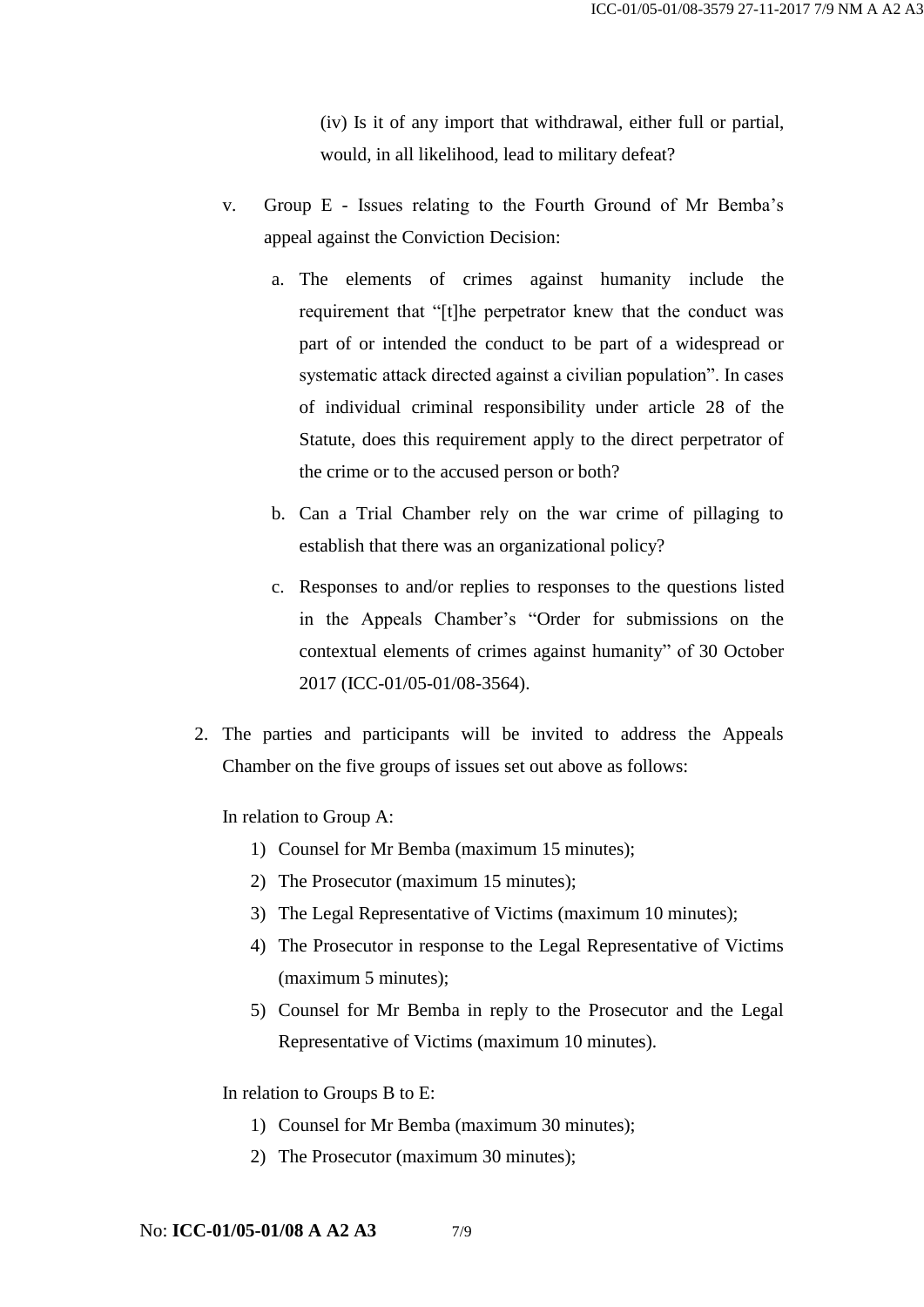- 3) The Legal Representative of Victims (maximum 15 minutes);
- 4) The Prosecutor in response to the Legal Representative of Victims (maximum 5 minutes);
- 5) Counsel for Mr Bemba in reply to the Prosecutor and the Legal Representative of Victims (maximum 10 minutes).
- 3. At the hearing, the parties and participants will also be invited to address the Appeals Chamber on any relevant issues arising in the appeals of the Prosecutor and Mr Bemba against the decision of Trial Chamber III entitled "Decision on Sentence pursuant to Article 76 of the Statute" of 21 June 2016 (ICC-01/05-01/08-3399), as follows:
	- 1) Counsel for Mr Bemba (maximum 25 minutes);
	- 2) The Prosecutor (maximum 25 minutes);
	- 3) The Legal Representative of Victims (maximum 10 minutes);
	- 4) The Prosecutor in response to the Legal Representative of Victims (maximum 5 minutes);
	- 5) Counsel for Mr Bemba in reply to the Prosecutor and the Legal Representative of Victims (maximum 10 minutes).
- 4. Questions may be put to the parties and participants from the bench in these or any other relevant respects.
- 5. Should he wish, Mr Bemba may address the Appeals Chamber for 15 minutes at the close of the hearing.
- 6. The parties and participants are directed to provide the Appeals Chamber by Thursday, 4 January 2018 with (i) a list of all the relevant decisions, orders and transcripts of the Court, and (ii) electronic copies of authorities, with the relevant sections indicated, to which they intend to refer during the hearing.
- 7. The Registrar is directed to make the necessary arrangements to ensure Mr Bemba's presence at the hearing.